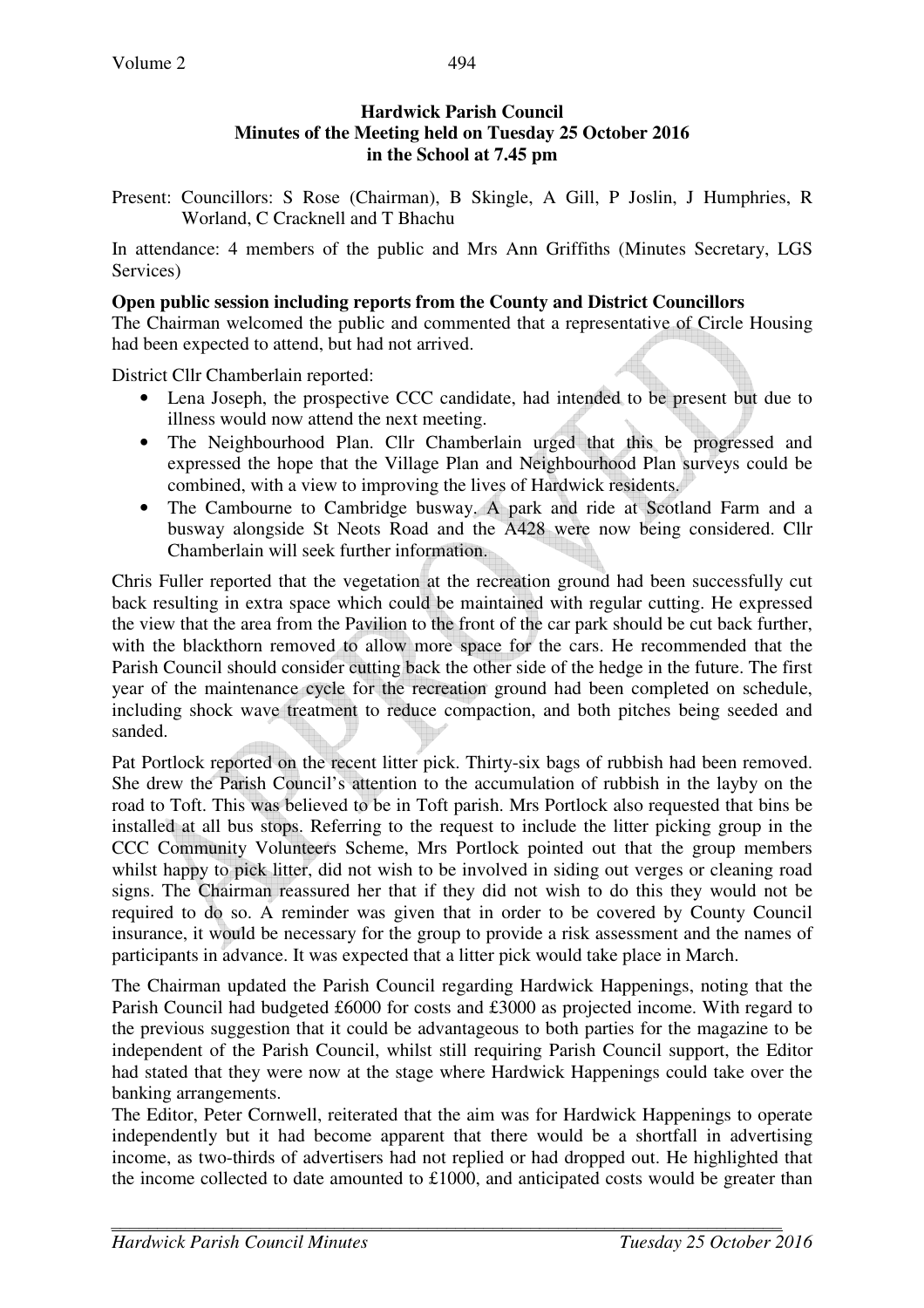the £3000 budgeted. In addition, Howard Baker had decided he no longer wished to take on responsibility for the advertising and another person was being sought to fill this role. Mr Cornwell confirmed that further financial support would also be required from the Parish Council.

Martin Cassey on behalf of the Village Plan Group reported on progress with their formal consultation. The group intends to consult stakeholders on the contents in early November and to launch a village survey to residents and businesses in mid November, for which publicity was under way. Mr Cassey commented that a collaborative relationship between the Village Plan and Neighbourhood Planning Groups had not been established and hoped that this could be developed. He queried why this month's agenda had not appeared on the website, although it was noted that the agenda had been on the notice board. Asked about the mechanism for the Village Plan Group survey, Mr Cassey outlined the proposed means of reaching residents about the consultation.

### **1. To approve apologies for absence**

Apologies had been received from Cllr Stewart (out of parish).

# **2. Declaration of interests**

2.1 To receive declarations of interests from councillors on items on the agenda and details of dispensations held

Cllr Rose declared an interest in any item relating to Hardwick Football Club and the changing rooms in the Pavilion, as a life member of Hardwick Football Club and a member of HSSC, and also declared the existence of his dispensation allowing him to speak and vote.

Cllr Cracknell also declared an interest in any item from Hardwick Football Club relating to the changing rooms in the Pavilion, as a life member of Hardwick Football Club and a member of HSSC, and declared the existence of his dispensation allowing him to speak and vote.

Cllr Skingle declared an interest in any item relating to the Pavilion as a member of HSSC, and also the existence of his declaration allowing him to speak and vote.

2.2 To receive written and grant any requests for dispensation as appropriate for items on this agenda

None at this time.

# **3. To approve the minutes of the previous meeting on 27 September 2016**

RESOLVED that the minutes of the meeting on 27 September 2016 be approved and signed by the Chairman as a true record. (Prop JH, 2nd BS, carried with 1 abstention)

#### **4. Matters arising and carried forward from the last or previous meetings for discussion/decisions**

4.1 (4.2) Proposal that the Parish Council rescinds part of its decision, made at the August meeting and excludes Cahills Corner as one of the areas to be seeded with the wildflower mix

RESOLVED to rescind the decision made at the August meeting and to exclude Cahills Corner from the areas to be seeded as the area had already been tidied up very nicely by a resident. <sup>(Prop JH, 2nd RW, unanimous)</sup>

4.2 To consider the quotations for the seeding of areas around the village with wildflower mix

RESOLVED, have considered the two quotations received, given the exclusion of Cahills Corner from the areas to be seeded, to consider the possibility of an alternative area at the south end of the village, and that Cllrs Worland and Humphries be appointed to identify the precise locations of the 10 areas concerned, within the overall dimensions previously agreed.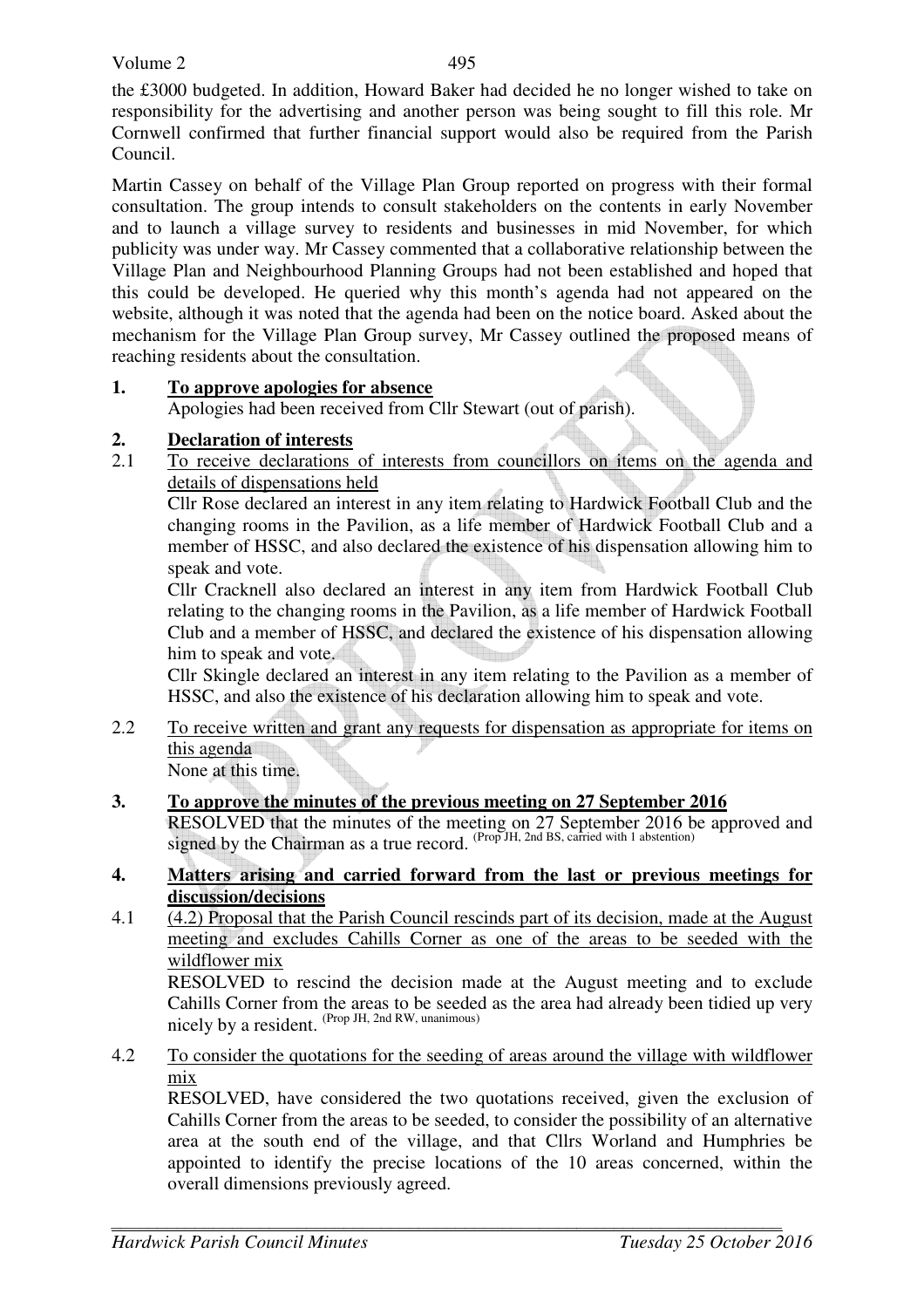496

RESOLVED to accept the quotation from Buchans for £583.00 plus VAT to prepare and seed 10 areas as yet undesignated, and that Cllr Worland be appointed to liaise with Buchans. (Prop PJ, 2nd CC, unanimous)

4.3 (4.3) Grass cutting and village maintenance tenders for 2017 to 2019 – to consider shortlisted tenders and any references received.

On a proposition by the Chairman, at 8.39 pm the meeting was briefly suspended to allow Chris Fuller to report on the quality of the work recently carried out on the recreation ground.

RESOLVED, having considered one further tender and references for each of the shortlisted contractors, to accept the tender for a three-year contract from Herts and Cambs Ground Maintenance as being the cheapest tender and having a strong reference. (Prop BS, 2nd CC, unanimous)

RESOLVED that the Parish Council appoint Chris Fuller, having provided him with a copy of the contract, to oversee the operation of the contract and act as liaison between the Clerk and the contractor. (Prop SR, 2nd JH, unanimous)

Mr Fuller left the meeting at 8.50 pm.

4.4 (4.4) To consider quotations for cutting the Millennium footpath

RESOLVED to accept the quotation from CGM for £555.98 plus VAT to cut the footpath and to ask that two cuts be carried out in late Spring and mid-August, ensuring that the bushes are cut back and all arisings removed.

RESOLVED to publicise to residents via Hardwick Happenings and the website that the Millennium footpath cutting and that Cllr Joslin should monitor the cutting and inform Peter Gaskin of CCC. (Prop PJ, 2nd JH, unanimous)

4.5 (5.1) Village litter including report on village litter pick on 8 October and appointment of Litter Picker

 RESOLVED to note that Ian Giddings had been appointed as the Parish Council's Litter Picker.

RESOLVED to note the report on the litter pick, given by Pat Portlock earlier in the meeting. The Parish Council expressed its gratitude for the work done by the litter picking group.

- 4.6 (5.3) To consider request that the Parish Council rescinds its previous decision of 27.9.16 authorising Cllr Stewart to compose a bid to request funding for footpath improvements between the Church and the Blue Lion RESOLVED, given that CCC had now carried out the work on the footpath, to rescind the decision authorising Cllr Stewart to compose a bid for funding for footpath improvements between the Church and the Blue Lion. (Prop BS, 2nd CC, unanimous)
- 4.7 (7.2) Trees outside 13 Laxton Avenue Cllr Gill clarified that, rather than the willow tree previously referred to, it was one of two other trees which was overhanging the resident's property. The resident had been advised that she could trim the overhanging branches back to her boundary.
- 4.8 To consider Peter Oakes's report and quotation for another tree at junction of Laxton Avenue and Ellison Lane

With regard to a query as to why the trees had not been identified in the tree survey, it was observed that due to rapid growth this summer the trees had grown very close to the road and therefore presented a hazard. RESOLVED to accept the quotation from Peter Oakes to pollard the two trees at a cost of £750.00 plus VAT, to keep them clear of traffic exiting Laxton Avenue and prevent damage to 86 Limes Road. (Prop AG, 2nd JH, unanimous)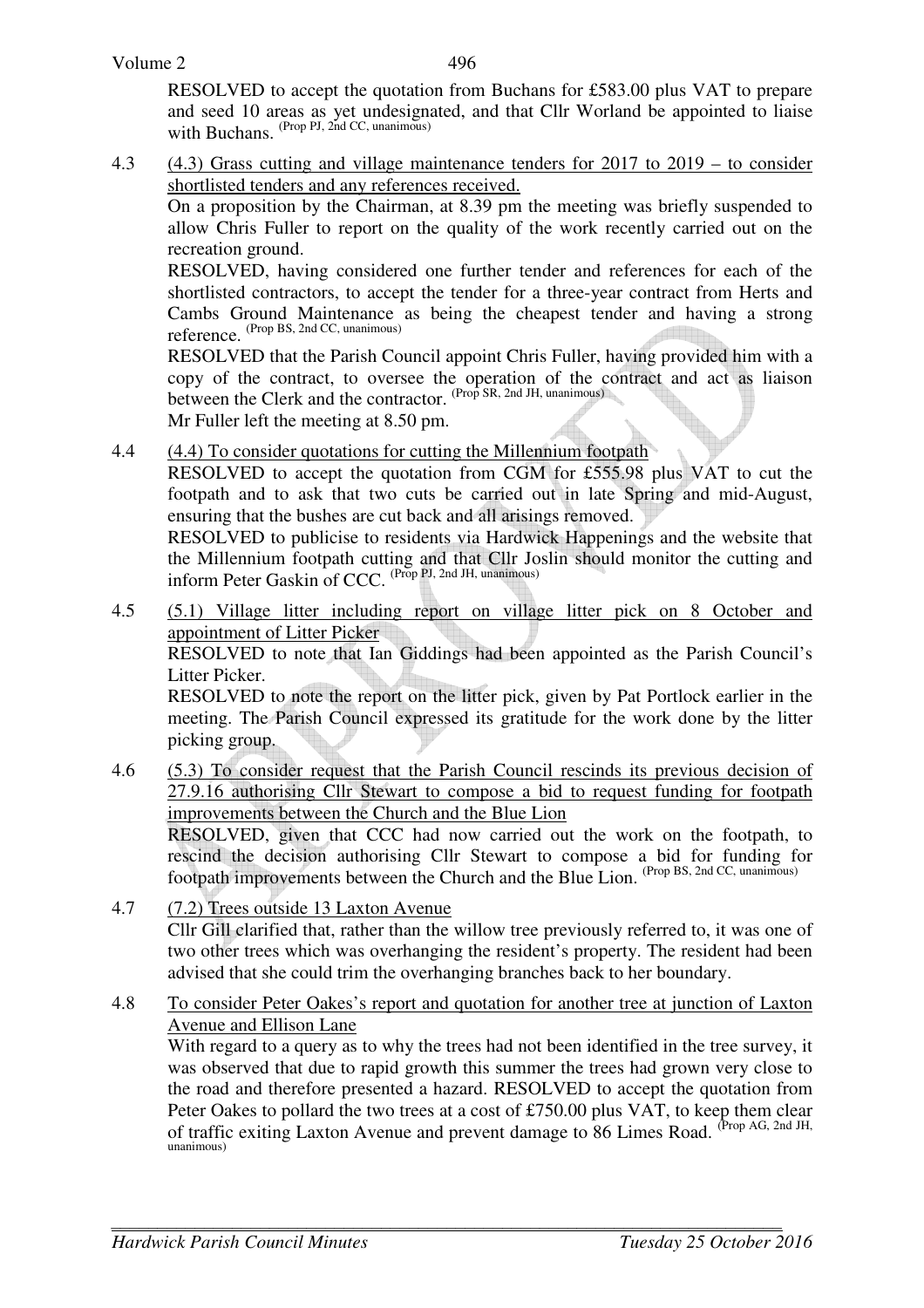### 4.9 (4.4.4 of 23.8.16) Willow tree adjacent to 86 Limes Road – to consider response from resident

 RESOLVED, having noted that the tree in question is the second of the trees covered by Peter Oakes's quotation, as it is adjacent to the side fence of 86 Limes Road, to respond to the resident that the tree is to be pollarded as resolved above.

4.0.1 (Open) Hedge at the Pavilion car park

 RESOLVED to accept the quotation from Buchans for £229.50 plus VAT to cut back further the hedge by the car park back to the original tree line, provided that this would not contravene the TPO regulations, and retaining the trees. (Prop JH, 2nd PJ, unanimous)

 A proposal by Cllr Joslin that the thorn hedge should be replaced by other tree species will be an agenda item for the next meeting.

4.0.2 Update on Community Centre proposal

 The Chairman verbally reported on a meeting of the three trustees and a meeting with the Grace Crescent developers. The trustees had decided that they approved in principle of a building design for 250 sq metres, costed at just over £600,000 and indicative of what would replace the current community rooms. The trustees would like to appoint an architect to work with the developers, and seek funding from the developers. The Chairman advised of a forthcoming meeting between himself, District Councillor Chamberlain and the SCDC planners to look at possible sites on the recreation field. It was noted that the developers had stated the original S106 proposal for £100,000 for off-site sports and £46,000 for community facilities would no longer be included if the community centre went ahead, but the funds would be put towards the £600,000 instead. This is still to be discussed.

 The trustees wished to ensure the pre-school was taken care of and if the community vacated the rooms the trustees would be looking for a commitment either that the rooms could be used by the pre-school or that facilities would be provided on site. The Chairman stated that if planning permission was granted for Grace Crescent there seemed to be a consensus that the Community Centre could be built on the recreation ground with professional help and the capacity for expansion if the St Neots Road development also took place.

### **5. Correspondence/communications received**

#### 5.1 Request from the Handyman that the Council opens an account with Ridgeons for his materials

RESOLVED that the Council opens an account with Ridgeons for the Handyman's materials, subject to a limit of £100.00 per month. (Prop JH, 2nd PJ, unanimous)

5.2 Resident request for bin in the layby between Hardwick and Toft RESOLVED given that the layby is in Toft parish, to write to Toft Parish Council asking them to consider the matter. (Prop SR, 2nd TB, unanimous)

#### 5.3 Resident request for 3 new litter bins in Main Street and St Neots Road, and to move bin by skate park

RESOLVED to defer this item to the next meeting pending an update as to the outcome of the previous bin requests.

A proposal by Cllr Joslin that the bench at the other side of the bus stop in St Neots Road, which has briars behind it and is covered in algae, be tidied up and treated, will be an agenda item for the next meeting. Members are to take a look in the meantime.

The poor condition of two benches on the recreation ground is to be an agenda item for the next meeting.

: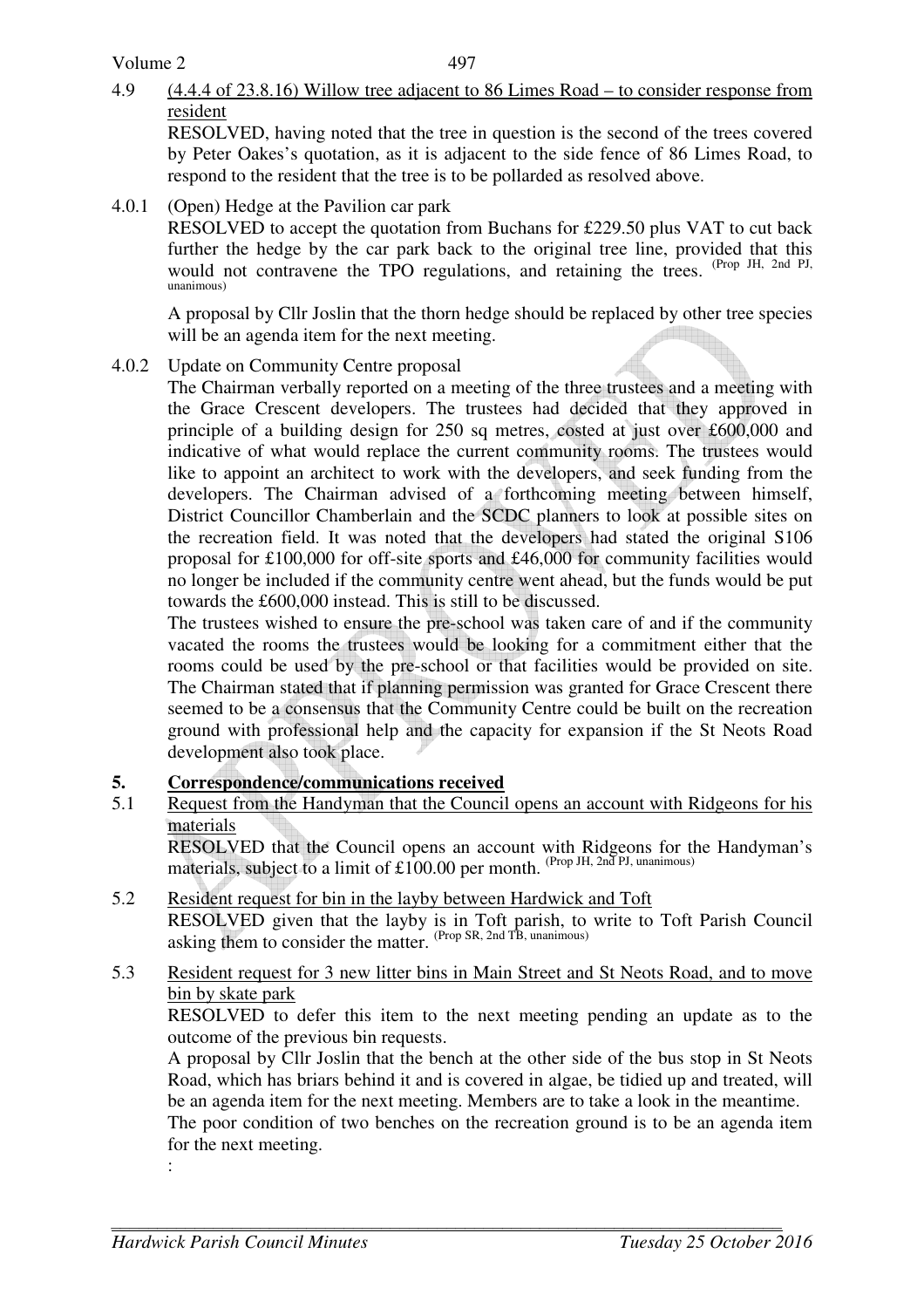RESOLVED having considered queries raised by Pat Portlock regarding a litter bin covered in brambles near the skatepark to ask the litter picker to take a look and provide a recommendation regarding the bin near the skate park and the request to move it.

- 5.4 CCC Flood Questionnaire RESOLVED that there was no need to respond. (Prop JH, 2nd CC, unanimous)
- 5.5 CCC Community Gritting Volunteers

Cllr Humphries reported that the volunteers had undertaken training and the return of the form to CCC was all in hand.

RESOLVED having noted that the winter gritting routes did not include the road through Hardwick from the junction of Cambridge Road, Main Street, and the road to Toft and that this route was used by a number of buses daily, including school buses early in the morning when the road was icy, and would be very dangerous if left ungritted, particularly in view of the sharp bend at Cahills Corner that Cllr Gill should liaise with the Clerk in sending a strong letter as a matter of urgency, expressing the Parish Council's concern about the danger and the need to ensure the road is covered in the gritting schedule.

### **6. Planning Applications and Decision notices and tree works applications**

Cllr Gill was still not receiving planning applications.

- 6.1 Planning applications received since the last meeting
- 6.1.1 S/2304/16/FL 25 Bramley Way Demolition of existing garage with the proposal to erect double storey side and rear extension and new front porch RESOLVED to support the application. (Prop AG, 2nd PJ, unanimous)
- 6.1.2 S/2237/16/FL 175 St Neots Road Proposed extension to lot 1a Pet Paks, two walls and a pitched roof RESOLVED to support the application. (Prop AG, 2nd PJ, unanimous)
- 6.1.3 S/2656/16/FL 3 Bramley Way replacement conservatory and part garage conversion

RESOLVED to support the application. (Prop AG, 2nd PJ, unanimous)

RESOLVED, given the new system at SCDC whereby in future only electronic copies of letters will be available and plans must be viewed on the website, that if Cllrs Gill and Joslin have doubts about any future planning application, they will contact all members by email to alert them to look at the application on the website prior to the meeting.

- 6.2 SCDC Decision Notices Details of planning permissions granted by SCDC or refusal notices since the last meeting can be viewed on the SCDC Planning Portal at http://plan.scambs.gov.uk/.
- 6.2.1 S/2439/16/DC New Haven, Hall Drive Discharge of conditions 4 (boundary), 5 (surface water drainage), 6 (traffic management plan) and 8 (noise) of planning permission S/2246/14/FL – permission granted.
- 6.2.2 S/2205/16/FL 277 St Neots Road Proposed loft conversion with dormer windows – Permission granted.
- 6.2.3 S/2088/16/FL 32 Meridian Close Orangery extension at rear Permission granted. Noted.
- 6.2.4 S/1840/16/FL 26 Ashmead Drive Two storey rear extension Permission granted.
- 6.2.5 S/1828/16/FL 37 St Neots Road Raising the roof to create a second floor Permission granted.
- 6.2.6 S/0782/16/FL 4 Lark Rise Erection of a single storey garage and covered patio to side and rear of property – Withdrawn.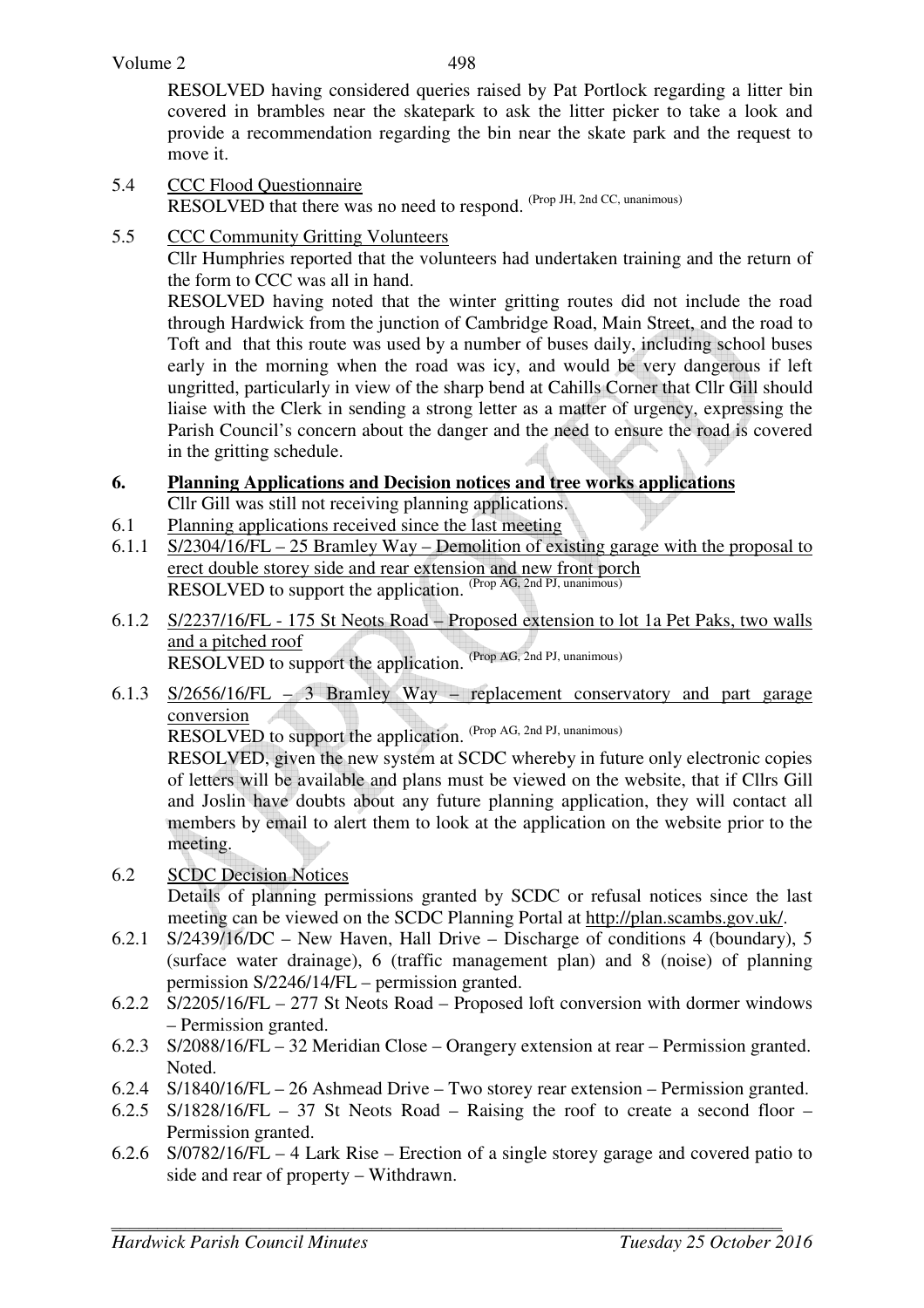- 6.2.7 S/1049/15/FL Office, 345 St Neots Road Continued use of yard in connection with civil engineering contractors business including retention of 1 (no) workshop/storage building and 2 (no) stables – Permission granted.
- 6.3 Tree Works

6.3.1 18 Limes Road RESOLVED that the Parish Council had no objections. (Prop AG, 2nd JH, unanimous)

### **7. Members reports and items for information only**

### 7.1 Report on meeting with Hardwick Happenings

The Chairman referred to emails circulated this afternoon and explained that the Hardwick Happenings team had issued invoices for advertising amounting to more than £3000 but only £1000 had been received in payment. They were now seeking £5000 support from the Parish Council for the period up to September 2017.

Since the majority of the costs were for printing, a suggestion was made regarding the possibility of reducing the number of printed copies and seeking the opinion of residents whether they would be happy to receive an electronic copy. The Chairman explained that the editors still wished it to be a paper publication. The online version will be restored to the website. With regard to the suggestion of an alternative printer, the editor had found the current printers very helpful.

The Chairman reported that the team had opened their own bank account to which the £1000 income had been paid in, and that they had undertaken to pay the printing costs. However they would still need support of £5,000.

RESOLVED subject to the completion of any necessary paperwork required for this to be a S137 payment that the Parish Council agrees to the continuation of the paper version of Hardwick Happenings and makes a grant to Hardwick Happenings of £5,000 to cover its costs up to September 2017. (Prop JH, 2nd RW, unanimous)

RESOLVED that the Hardwick Happenings provide a budget for 2017-2018 to the Parish Council in January <sup>(Prop SR, 2nd RW unanimous)</sup>

The hope was expressed that advertisers who had not paid should not be invited to advertise again. The Chairman responded that this was all in hand.

Clarification was sought on the Clerk's advice that if advertising receipts have been banked in the new account without the prior approval of the Parish Council, it would be a breach of the Council's Financial Regulations which require all monies to be banked intact in the Parish Council's bank account. The Chairman replied that this had now been overtaken as Hardwick Happenings were not technically part of the Parish Council.

The Chairman paid tribute to the efforts and achievements of the Hardwick Happenings team over the last year.

- 7.2 Circle Anglia site off St Neots Road Information is awaited from Fiona Coulson.
- 7.3 Village Improvement Plan stakeholder consultation On a proposition by the Chairman, it was agreed to vary the order of business to consider this item later in the meeting along with item 7.6.

7.4 BT Payphone Consultation and proposal that the Parish Council objects to the removal of the BT payphone and purchases the kiosk RESOLVED, as a resident who is an artist and teacher was willing to take this on as an art project, and the adjacent residents were happy to join the project group, to adopt the kiosk in Main Street for the sum of £1.00. (Prop RW, 2nd JH, unanimous) The risks and responsibilities for the Council were noted.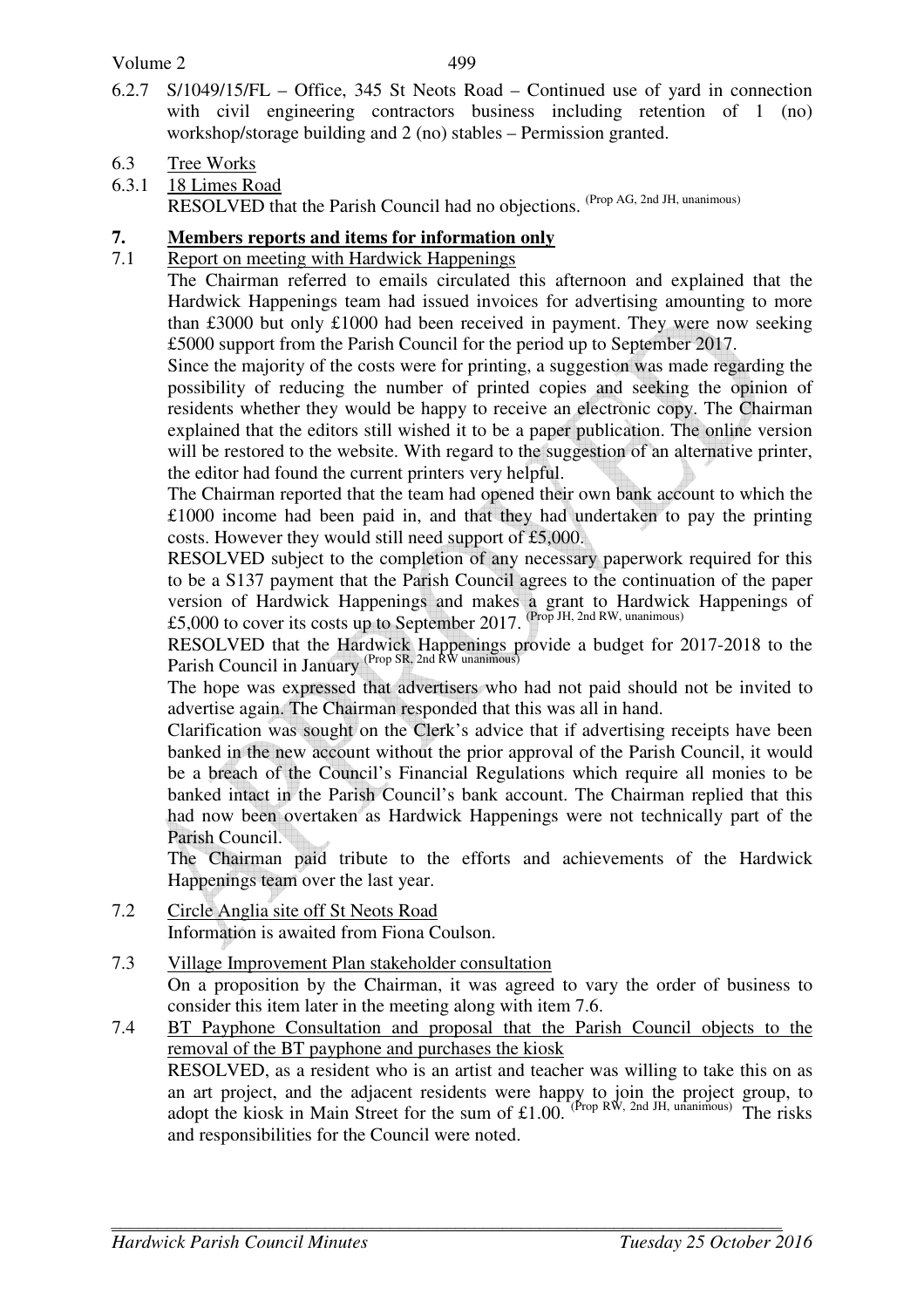7.5 Proposal that an invitation be extended to Adrian Shepherd and Ashley Heller to give a report on the City Deal, new Park and Ride, and proposed new busway RESOLVED that Cllr Joslin should invite the representatives of the City Deal to a

public meeting to be held at 7.15 pm on 22 November, immediately prior to the Parish Council meeting.

7.6 Neighbourhood Plan update report

 Cllr Gill verbally reported on the need to move forward and let the village know what the Neighbourhood Plan involves, by putting information on the website and in Hardwick Happenings, and distributing leaflets publicising the meeting for residents, which is likely to be in January 2017. Interested residents are to be asked to join a committee. Cllr Gill outlined the procedures to take place over the next two to three months, including a grant application, a timeline, and choosing a consultant to assist with the strict timescale required in developing the plan.

 On a proposition by the Chairman, at 10.30 pm the meeting was suspended to allow Martin Cassey to speak on behalf of the Village Plan Group and speak to 7.3.

The meeting resumed at 10.47 pm.

7.3 Village Improvement Plan stakeholder consultation

 District Cllr Chamberlain, Martin Cassey and Cllr Cracknell left the meeting at 10.50pm.

Cllr Gill was thanked for all the work carried out on the Neighbourhood Plan.

# **8. Finance, procedure and risk assessment**

8.1 To consider any quotes for urgent work required because of risk

 RESOLVED to refer a letter from a Football Club committee member to HSSC with regard to a persistent smell in the changing rooms, and if HSSC consider work is needed on the drains they should contact the Parish Council. (Prop SR, 2nd BS, unanimous)

RESOLVED, following a complaint from a resident about more dead trees on the woodland between Ashmead Drive and Sudeley Grove, to note that one further tree had died, and to ask Peter Oakes to provide a quotation for removal of the additional dead tree.

8.2 To receive play areas and skate park inspection reports

 RESOLVED to receive the reports on Egremont Road and St Mary's Church play areas. Cllr Bhachu will send his reports to the Clerk but stated verbally that there were no problems as of yesterday.

### 8.3 To receive the financial report and approve the payment of bills

RESOLVED that Hardwick Happenings should be asked to pay the invoice for £759.00 plus VAT to Victoire Press.

RESOLVED that the payments as listed in the finance report should be paid, plus Robert Cassey (Webmaster) £45.00. (Pro PJ, 2nd JH, unanimous)

| Grounds by Rounds (grass cutting)     | £675.30    |
|---------------------------------------|------------|
| CCC (Cahills Corner LHI)              | £36,345.95 |
| CGM (Notice board repair)             | £390.54    |
| P Oakes (Tree works – Grenadier Walk) | £96.00     |
| P Oakes (Tree works – Laxton Avenue)  | £144.00    |
| <b>Sherriff Amenity (Fertiliser)</b>  | £1,403.20  |
| NEST (Pension)                        | £160.64    |
| Salary                                | £134.24    |
| LGS Services (Admin support)          | £1,240.29  |
|                                       |            |